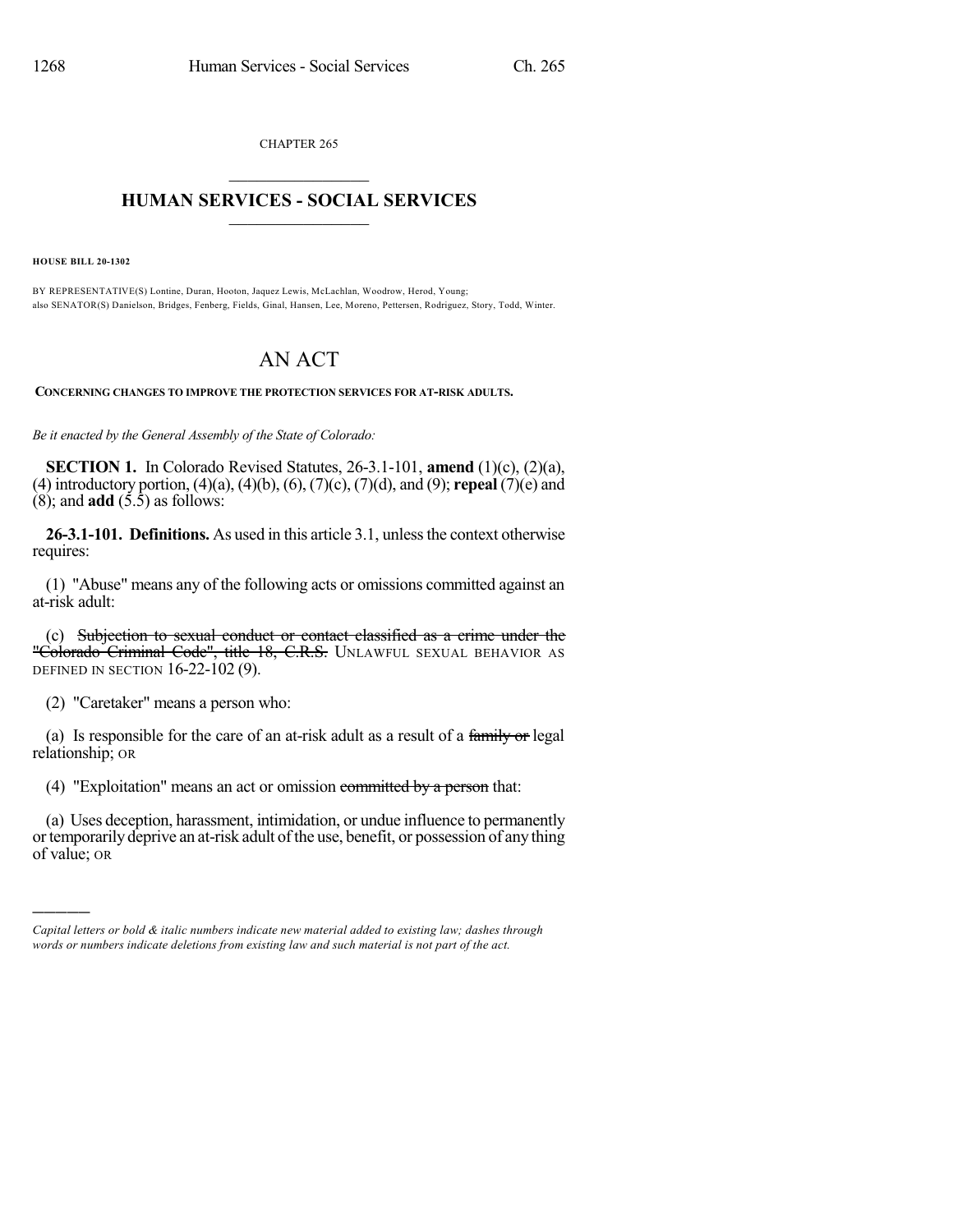(b) Employsthe services of a third party for the profit or advantage of the person or another person to the detriment of the at-risk adult; OR

(5.5) "HARMFUL ACT" MEANS AN ACT COMMITTED AGAINST AN AT-RISK ADULT BY A PERSON WITH A RELATIONSHIP TO THE AT-RISK ADULT WHEN SUCH ACT IS NOT DEFINED AS ABUSE, CARETAKER NEGLECT, OR EXPLOITATION BUT CAUSES HARM TO THE HEALTH, SAFETY, OR WELFARE OF AN AT-RISK ADULT.

(6) "Least restrictive intervention" means acquiring or providing services, including protective services, for the shortest duration and to the minimum extent necessary to remedy or prevent situations of actual mistreatment OR self-neglect. or exploitation.

(7) "Mistreatment" means:

(c) Exploitation; OR

(d) An act or omission that threatens the health, safety, or welfare of an at-risk adult; or A HARMFUL ACT.

(e) An act or omission that exposes an at-risk adult to a situation or condition that poses an imminent risk of bodily injury to the at-risk adult.

(8) "Person" means one or more individuals, limited liability companies, partnerships, associations, corporations, legal representatives, trustees, receivers, or the state of Colorado, and all political subdivisions and agencies thereof.

(9) "Protective services" means services provided by the state or political subdivisions or agencies thereof in order to prevent the mistreatment OR self-neglect or exploitation of an at-risk adult. Such services include, but are not limited to: Receiving and investigating reports of mistreatment, self-neglect, or exploitation, Providing casework and counseling services and arranging for, coordinating, delivering where appropriate, and monitoring services, including medical care for physical or mental health needs, protection from mistreatment AND SELF-NEGLECT, assistance with application for public benefits, referral to community service providers, and initiation of probate proceedings.

**SECTION 2.** In Colorado Revised Statutes, 26-3.1-102, **amend** (1)(a), (1)(c),  $(3)$ ,  $(7)(a)$ ,  $(7)(b)$  introductory portion, and  $(7)(b)(I)$ ; and **add**  $(7)(b)(IX)$  as follows:

**26-3.1-102. Reporting requirements.** (1) (a) A person specified in paragraph (b) of this subsection  $(1)$  SUBSECTION  $(1)(b)$  OF THIS SECTION who observes the mistreatment or self-neglect of an at-risk adult or who has reasonable cause to believe that an at-risk adult has been mistreated or is self-neglecting and OR is at imminent risk of mistreatment or self-neglect is urged to report such fact to a county department not more than twenty-four hours after making the observation or discovery.

(c) In addition to those persons urged by this subsection (1) to report known or suspected mistreatment or self-neglect of an at-risk adult and circumstances or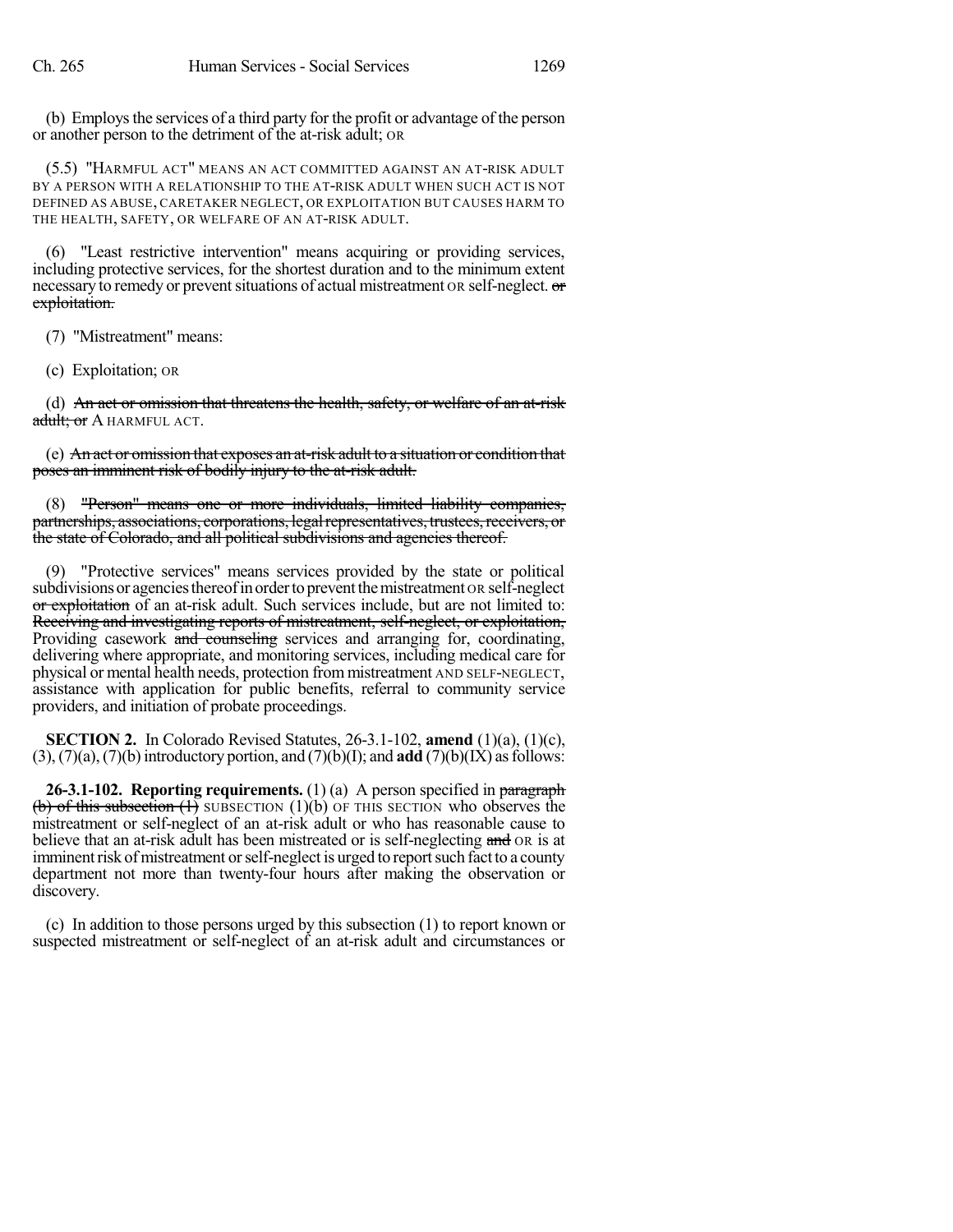conditions that might reasonably result in mistreatment or self-neglect, any other person may report such known or suspected mistreatment or self-neglect and circumstances or conditions that might reasonably result in mistreatment or self-neglect of an at-risk adult to the local law enforcement agency or the county department. Upon receipt of such report, the receiving agency shall prepare a written report within forty-eight TWENTY-FOUR hours.

(3) A copy of the WRITTEN report prepared by the county department in accordance with subsections (1) and (2) of this section THAT INCLUDES AN ALLEGATION OF MISTREATMENT shall MUST be forwarded within twenty-four hours AFTER RECEIPT OFTHE REPORT to a locallawenforcement agency.A WRITTEN report prepared by a local law enforcement agency shall MUST be forwarded within twenty-four hours ONE BUSINESS DAY OF THE RECEIPT OF THE REPORT to the county department.

(7) (a) Except as provided in paragraph (b) of this subsection  $(7)$  SUBSECTION (7)(b) OF THIS SECTION, reports of the mistreatment or self-neglect of an at-risk adult, including the name and address of any at-risk adult, member of said adult's family, or informant, or any other identifying information contained in such reports AND SUBSEQUENT CASES RESULTING FROM THE REPORTS, is confidential and is not public information.

(b) Disclosure of a report of the mistreatment or self-neglect of an at-risk adult and information relating to an investigation of such a report AND SUBSEQUENT CASES RESULTING FROM THE REPORT is permitted only when authorized by a court for good cause. A court order is not required, and such disclosure is not prohibited when:

(I) A criminal INVESTIGATION INTO AN ALLEGATION OF MISTREATMENT IS BEING CONDUCTED, WHEN A REVIEW OF DEATH BY A CORONER IS BEING CONDUCTED WHEN THE DEATH IS SUSPECTED TO BE RELATED TO MISTREATMENT, OR WHEN A CRIMINAL complaint, information, or indictment based on the report is filed AND THE REPORT AND CASE INFORMATION IS RELEVANT TO THE INVESTIGATION, DEATH REVIEW, COMPLAINT, OR INDICTMENT;

(IX) THE DISCLOSURE IS MADE TO AN EMPLOYER REQUIRED TO REQUEST A CAPS CHECK PURSUANT TO SECTION 26-3.1-111 OR TO THE STATE DEPARTMENT AGENCY THAT OVERSEES THE EMPLOYER WHEN THE INFORMATION IS NECESSARY TO ENSURE THE SAFETY OF OTHER AT-RISK ADULTS UNDER THE CARE OF THE EMPLOYER. THE INFORMATION MUST BE THE MINIMUM INFORMATION NECESSARY TO ENSURE THE SAFETY OF OTHER AT-RISK ADULTS UNDER THE CARE OF THE EMPLOYER OR OVERSIGHT OF THE STATE DEPARTMENT AGENCY.

**SECTION 3.** In Colorado Revised Statutes, 26-3.1-103, **amend** (1); and **add** (1.3) as follows:

**26-3.1-103. Evaluations - investigations - training - rules.** (1) The agency receiving a report of mistreatment or self-neglect of an at-risk adult shall immediately make a thorough evaluation of the reported level of risk. The immediate concern of the evaluation is the protection of the at-risk adult. The evaluation, at a minimum, must include a determination of a response time frame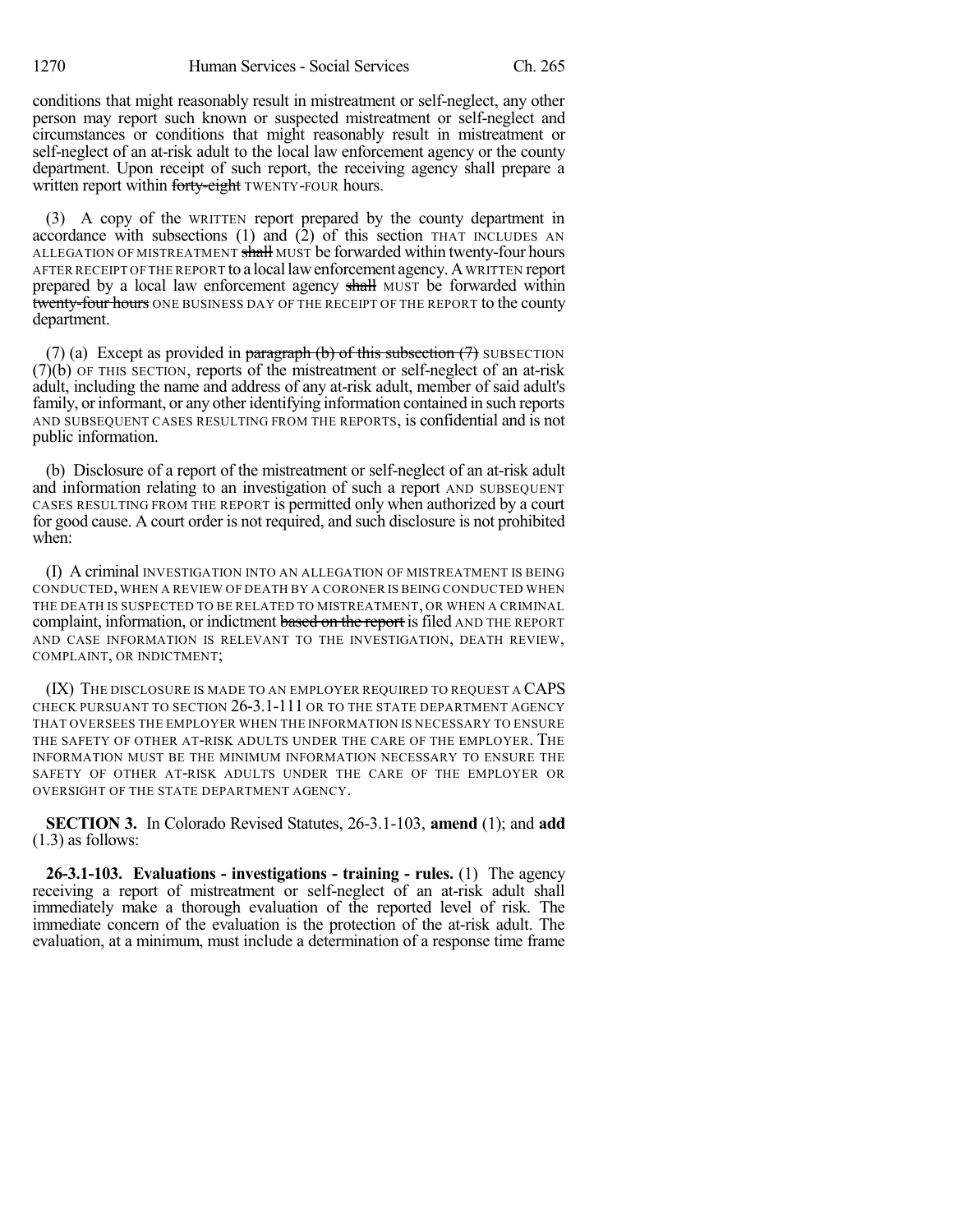and whether THE REPORT MEETS THE CRITERIA FOR an investigation of the allegations is required PURSUANT TO STATE DEPARTMENT RULE. If a county department determines that an investigation is required, the county department is responsible for ensuring an investigation is conducted and arranging for the subsequent provision of protective services to be conducted by persons trained to conduct such investigations and provide protective services.

(1.3) (a) PURSUANT TO STATE DEPARTMENT RULE, EACH EMPLOYER AS DEFINED BY SECTION 26-3.1-111 (7) SHALL PROVIDE, UPON REQUEST OF THE COUNTY DEPARTMENT, ACCESS TO CONDUCT AN INVESTIGATION INTO AN ALLEGATION OF MISTREATMENT.ACCESS MUST INCLUDE THE ABILITY TO REQUEST INTERVIEWSWITH RELEVANT PERSONS AND TO OBTAIN DOCUMENTS AND OTHER EVIDENCE AND HAVE ACCESS TO:

(I) PATIENTS WHO ARE THE SUBJECT OF THE INVESTIGATION INTO MISTREATMENT OF AN AT-RISK ADULT AND PATIENTS WHO ARE RELEVANT TO AN INVESTIGATION INTO AN ALLEGATION OF MISTREATMENT OF AN AT-RISK ADULT;

(II) PERSONNEL,INCLUDINGPAID EMPLOYEES,CONTRACTORS,VOLUNTEERS,AND INTERNS, WHO ARE RELEVANT TO THE INVESTIGATION;

(III) CLIENTS OR RESIDENTS WHO ARE THE SUBJECT OF THE INVESTIGATION INTO MISTREATMENT OF AN AT-RISK ADULT AND CLIENTS OR RESIDENTS WHO ARE RELEVANT TO AN INVESTIGATION INTO AN ALLEGATION OF MISTREATMENT OF AN AT-RISK ADULT; AND

(IV) INDIVIDUAL PATIENT, RESIDENT, CLIENT, OR CONSUMER RECORDS, INCLUDING DISCLOSURE OF HEALTH RECORDS OR INCIDENT AND INVESTIGATIVE REPORTS, CARE AND BEHAVIORAL PLANS, STAFF SCHEDULES AND TIME SHEETS, AND PHOTOS AND OTHER TECHNOLOGICAL EVIDENCE.

(b) THE COUNTY DEPARTMENT AND ITS EMPLOYEES SHALL COMPLY WITH APPLICABLE FEDERAL LAWS RELATED TO THE PRIVACY OF INFORMATION WHEN REQUESTING OR OBTAINING DOCUMENTS PURSUANT TO THIS SUBSECTION (1.3).

(c) COUNTY DEPARTMENT STAFF CONDUCTING AN INVESTIGATION PURSUANT TO THIS SECTION HAVE THE RIGHT TO ENTER THE PREMISES OF ANY EMPLOYER AS DEFINED BY SECTION 26-3.1-111 (7) AS NECESSARY TO COMPLETE A THOROUGH INVESTIGATION. COUNTY DEPARTMENT STAFF SHALL IDENTIFY THEMSELVES AND THE PURPOSE OF THE INVESTIGATION TO THE PERSON IN CHARGE OF THE ENTITY AT THE TIME OF ENTRY.

(d) ATTORNEYS AT LAW PROVIDING LEGAL ASSISTANCE TO INDIVIDUALS PURSUANT TO A CONTRACT WITH AN AREA AGENCY ON AGING, THE STAFF OF SUCH ATTORNEYS AT LAW, AND THE LONG-TERM CARE OMBUDSMAN ARE EXEMPT FROM THE REQUIREMENTS OF THIS SECTION.

**SECTION 4.** In Colorado Revised Statutes, 26-3.1-108, **amend** (2) introductory portion and (2)(c); and **repeal** (3) as follows:

**26-3.1-108. Notice of report - appeals - rules.** (2) In addition to rules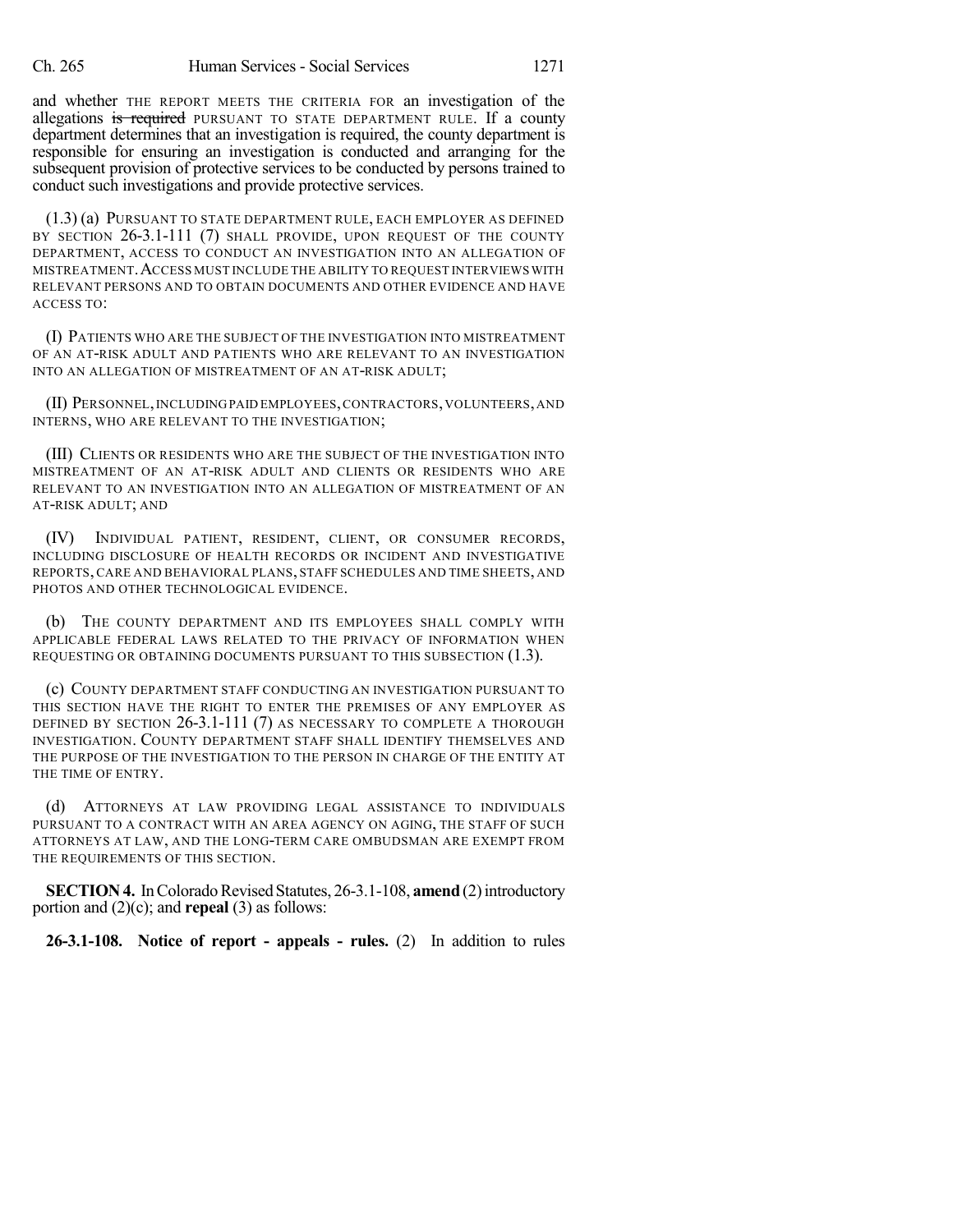promulgated pursuant to subsection (1) of this section, the state department shall promulgate rules to establish a process at the state level by which a person who is substantiated in a case of mistreatment of an at-risk adult may appeal the finding to the state department. At a minimum, the rules promulgated pursuant to this subsection  $(2)$  shall MUST address the following:

(c) A requirement for and procedures to facilitate the expungement of and prevention of the release of any information contained in CAPS records for purposes of a CAPS check related to a person who is substantiated in a case of mistreatment of an at-risk adult that existed prior to May 31, 2017 JULY 1, 2018; except that the state department and county departments may maintain such information in CAPS to assist in future risk and safety assessments.

(3) A county department is not required to provide notice to a person of a finding of a substantiated case of mistreatment of an at-risk adult until CAPS is capable of automatically generating the notice required pursuant to state department rules.

**SECTION 5.** In Colorado Revised Statutes, **amend** 26-3.1-109 as follows:

**26-3.1-109. Limitation.** Nothing in this article shall be construed to mean ARTICLE 3.1 MEANS that a person is mistreated neglected, exploited, OR SELF-NEGLECTING or in need of emergency or protective services for the sole reason that he orshe is being furnished or relies upon treatment by spiritual meansthrough prayer alone in accordance with the tenets and practices of that person's recognized church or religious denomination, nor shall DOES anything in this article be construed to ARTICLE 3.1 authorize, permit, orrequire anymedical care ortreatment in contravention of the stated or implied objection of such a person.

**SECTION 6.** In Colorado Revised Statutes, 26-3.1-111, **amend** (1), (6)(a)(I), (7)(h), (7)(i), and (10); and **add** (6)(a)(III), (6)(a)(IV), (6)(e.3), (6)(e.7), and (7)(j) as follows:

**26-3.1-111. Access to CAPS - employment checks - confidentiality - fees rules - legislative declaration - definitions.** (1) The general assembly finds and declares that individuals receiving care and services from persons employed in programs or facilities described in subsection (7) of this section are vulnerable to mistreatment, including abuse, neglect, and exploitation. It is the intent of the general assembly to minimize the potential for employment of persons with a history of mistreatment of at-risk adults in positions that would allow those persons unsupervised access to these adults. As a result, the general assembly finds it necessary to strengthen protections for vulnerable adults by requiring certain employers to request a CAPS check by the state department to determine if a person who will provide direct care to an at-risk adult has been substantiated in a case of mistreatment of an at-risk adult. THE GENERAL ASSEMBLY ALSO FINDS THAT IT IS NECESSARY TO REQUIRE THAT CERTAIN EMPLOYERSCOOPERATE WITH,AND PROVIDE ACCESS TO, COUNTY DEPARTMENTS DURING COUNTY INVESTIGATIONS OF MISTREATMENT OF AT-RISK ADULTS PURSUANT TO SECTION 26-3.1-103 (1.3).

(6) (a) (I) On and after January 1, 2019, prior to hiring or contracting with an employee who will provide direct care to an at-risk adult, an employer described in subsection (7) of this section shall request a CAPS check by the state department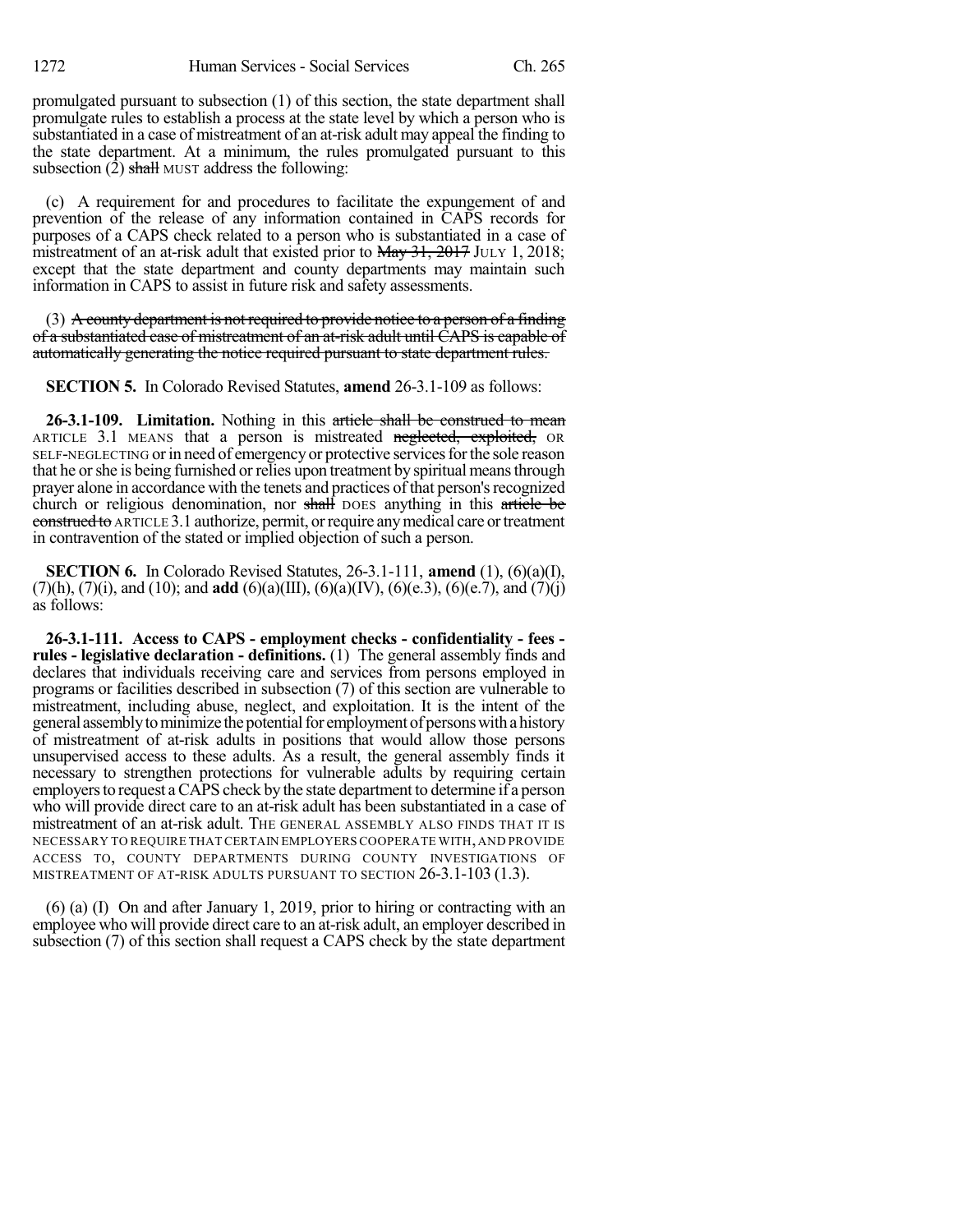pursuant to this section to determine if the person is substantiated in a case of mistreatment of an at-risk adult. Within ten days after the date of the employer's request, if the employee was substantiated in a case of mistreatment of an at-risk adult, unless the finding was expunged through a successful appeal to the state department, the state department shall provide the employer with information concerning the mistreatment through electronic means, or other meansif requested by the employer, including the date OF the mistreatment was reported SUBSTANTIATED FINDING, the type of mistreatment reported, and the county that investigated the report of mistreatment. IF AN EMPLOYER RECEIVES A CAPS CHECK ON A PERSON AND DOES NOT INITIATE THE HIRING PROCESS AT THE TIME OF RECEIVING THE CHECK BUT WANTS TO HIRE THE PERSON AT A SUBSEQUENT TIME THAT IS MORE THAN THIRTY DAYS FROM RECEIPT OF THE PRIOR CAPS CHECK RESULTS,THE EMPLOYER SHALL REQUEST A NEW CAPSCHECK PRIOR TO HIRING THE PERSON PURSUANT TO STATE DEPARTMENT RULES.

(III) IF THE EMPLOYER IS ALSO AN EMPLOYEE OR VOLUNTEER, THE EMPLOYER SHALL REQUEST THE CAPS CHECK ON HIMSELF OR HERSELF. IF THE EMPLOYEE OR VOLUNTEER IS DETERMINED DURING EITHER THE INITIAL CAPS CHECK OR SUBSEQUENTLY AS PROVIDED IN SUBSECTION (10) OF THIS SECTION TO HAVE A SUBSTANTIATED FINDING OF MISTREATMENT, BOTH THE EMPLOYER AND THE EMPLOYER'S PARENT COMPANY OR OVERSIGHT AGENCY SHALL RECEIVE THE CAPS CHECK RESULTS.

(IV) AN EMPLOYER DESCRIBED IN SUBSECTION (7) OF THIS SECTION OR A PERSON MAY REQUEST A CAPS CHECK BY THE STATE DEPARTMENT PURSUANT TO THIS SECTION ON A VOLUNTEER WHO WILL PROVIDE DIRECT CARE TO AN AT-RISK ADULT TO DETERMINE IF THE VOLUNTEER IS SUBSTANTIATED IN A CASE OF MISTREATMENT OF AN AT-RISK ADULT. THE VOLUNTEER SHALL PROVIDE TO THE EMPLOYER WRITTEN AUTHORIZATION AND ANY REQUIRED IDENTIFYING INFORMATION NECESSARY TO CONDUCT A CAPS CHECK PURSUANT TO THIS SECTION. WITHIN TEN DAYS AFTER THE DATE OF THE EMPLOYER'S REQUEST, IF THE VOLUNTEER WAS SUBSTANTIATED IN A CASE OF MISTREATMENT OF AN AT-RISK ADULT,UNLESS THE FINDINGWAS EXPUNGED THROUGH A SUCCESSFUL APPEAL TO THE STATE DEPARTMENT, THE STATE DEPARTMENT SHALL PROVIDE THE EMPLOYER WITH INFORMATION CONCERNING THE MISTREATMENT THROUGH ELECTRONIC MEANS, OR OTHER MEANS IF REQUESTED BY THE EMPLOYER,INCLUDING THE DATE OF THE SUBSTANTIATED FINDING,THE TYPE OF MISTREATMENT REPORTED, AND THE COUNTY THAT INVESTIGATED THE REPORT OF MISTREATMENT. FOR PURPOSES OF THIS SUBSECTION  $(6)(a)(IV)$ , "EMPLOYER" INCLUDES A PERSON OR ENTITY CONDUCTINGVOLUNTEER SCREENING ON BEHALF OF THE EMPLOYER. THE PROVISIONS OF SUBSECTIONS  $(6)(d)$ ,  $(6)(e)$ ,  $(6)(e, 3)$ , AND  $(6)(e.7)$  OF THIS SECTION APPLY TO THIS SUBSECTION  $(6)(a)(IV)$ .

(e.3) ANY PERSON WHO REQUESTS A CAPS CHECK FOR A PERSON WHO IS NOT AN EMPLOYEE OR VOLUNTEER OR NOT BEING CONSIDERED FOR EMPLOYMENT OR WHO IS NOT A CARE PROVIDER OR BEING CONSIDERED AS A CARE PROVIDER FOR A RECIPIENT OF CONSUMER DIRECTED ATTENDANT SUPPORT SERVICES PURSUANT TO ARTICLE 10 OF TITLE 25.5 COMMITS A CLASS 1 MISDEMEANOR AND SHALL BE PUNISHED PURSUANT TO SECTION 18-1.3-501.

(e.7) AN EMPLOYEE WHO KNOWINGLY PROVIDES INACCURATE INFORMATION TO HIS OR HER EMPLOYER FOR A CAPS CHECK, OR AN EMPLOYER OR OTHER PERSON OR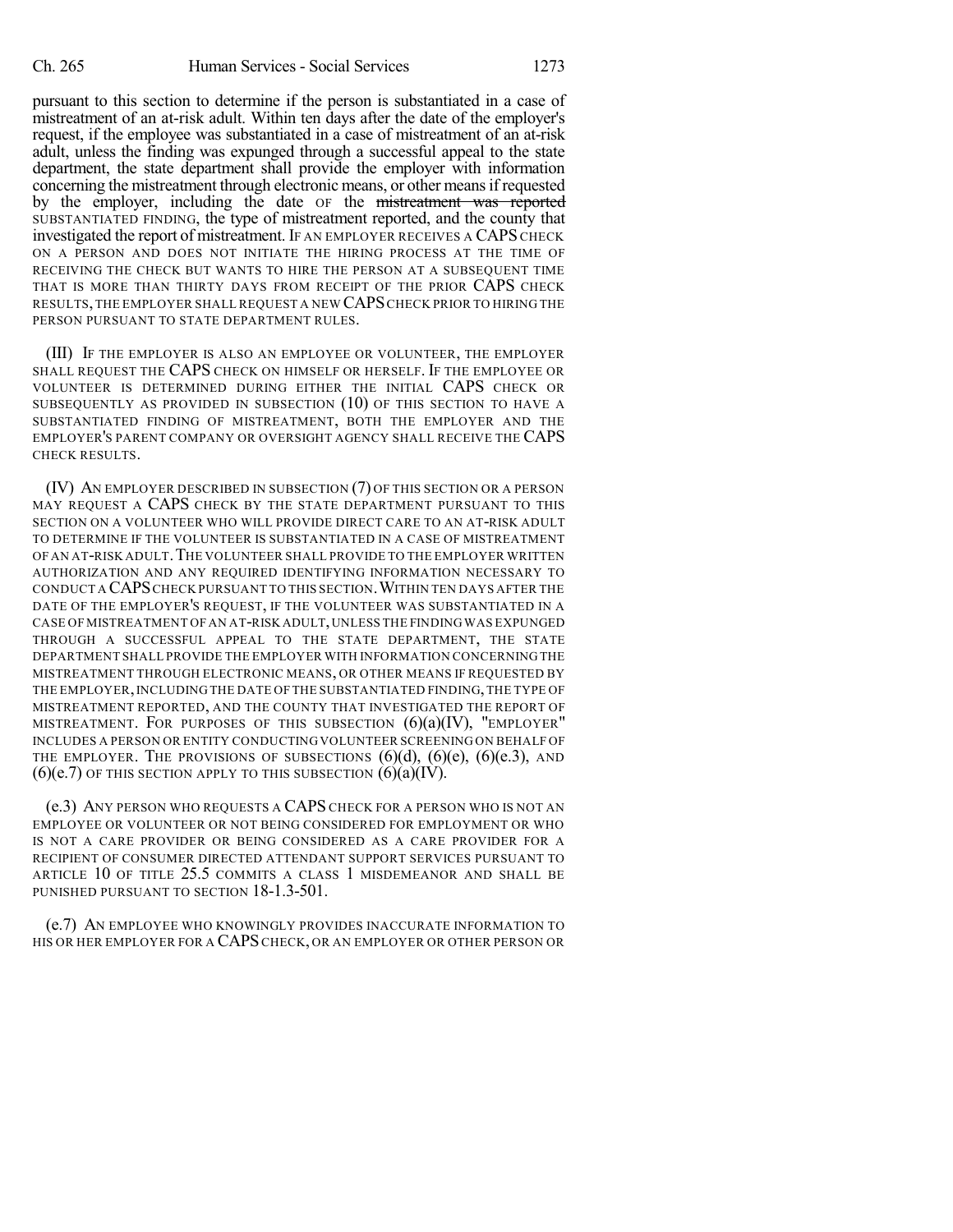ENTITY CONDUCTING AN EMPLOYEE SCREENING ON BEHALF OF THE EMPLOYER THAT KNOWINGLY PROVIDES INACCURATE INFORMATION IN THE REQUEST FOR A CAPS CHECK, COMMITS A CLASS 1 MISDEMEANOR AND SHALL BE PUNISHED PURSUANT TO SECTION 18-1.3-501.

(7) The following employers shall request a CAPS check pursuant to this section:

(h) A facility operated by the state department for the care and treatment of persons with intellectual and developmental disabilities pursuant to article 10.5 of title 27; and

(i) Veterans community living centers operated pursuant to article 12 of thistitle 26; AND

(j) THE OFFICE OF PUBLIC GUARDIANSHIP PURSUANT TO SECTION 13-94-105 (6).

(10) The state department shall review the feasibility and cost of including a feature in CAPS that would provide notification to an THE employer if a substantiated finding of mistreatment by an employee is subsequently entered into CAPS. If it is feasible to include a notification feature, subject to available money to implement any necessary system changes and completion of those system changes, the state department shall implement the notification feature as part of a CAPS check.

**SECTION 7.** In Colorado Revised Statutes, 13-14-101, **amend** the introductory portion and (1) introductory portion as follows:

**13-14-101. Definitions.** For purposes of this article ARTICLE 14, unless the context otherwise requires:

(1) "Abuse of the elderly or of an at-risk adult" means mistreatment of a person who is sixty years of age or older or who is an at-risk adult as defined in section 26-3.1-101 (1), C.R.S. SECTION 26-3.1-101 (1.5), including but not limited to repeated acts that:

**SECTION 8.** In Colorado Revised Statutes, 13-94-105, **add** (6) as follows:

**13-94-105. Office of public guardianship - duties - report.** (6) PRIOR TO EMPLOYMENT, THE OFFICE OF PUBLIC GUARDIANSHIP, PURSUANT TO SECTION  $25$ -1.5-103 (1)(a)(I)(A), SHALL SUBMIT THE NAME OF A PERSON HIRED AS A GUARDIAN OR GUARDIAN'S DESIGNEE, AS WELL AS ANY OTHER REQUIRED IDENTIFYING INFORMATION,TO THE DEPARTMENT OF HUMAN SERVICES FOR A CHECK OF THE COLORADO ADULT PROTECTIVE SERVICES DATA SYSTEM PURSUANT TO SECTION 26-3.1-111 TO DETERMINE IF THE PERSON IS SUBSTANTIATED IN A CASE OF MISTREATMENT OF AN AT-RISK ADULT.

**SECTION 9.** In Colorado Revised Statutes, 25-3-102, **amend** (1)(c) as follows:

**25-3-102. License -application-issuance - certificateof compliance required - rules** - **repeal.** (1)(c) The department shall issue licenses to applicants furnishing satisfactory evidence of fitness to conduct and maintain a health facility described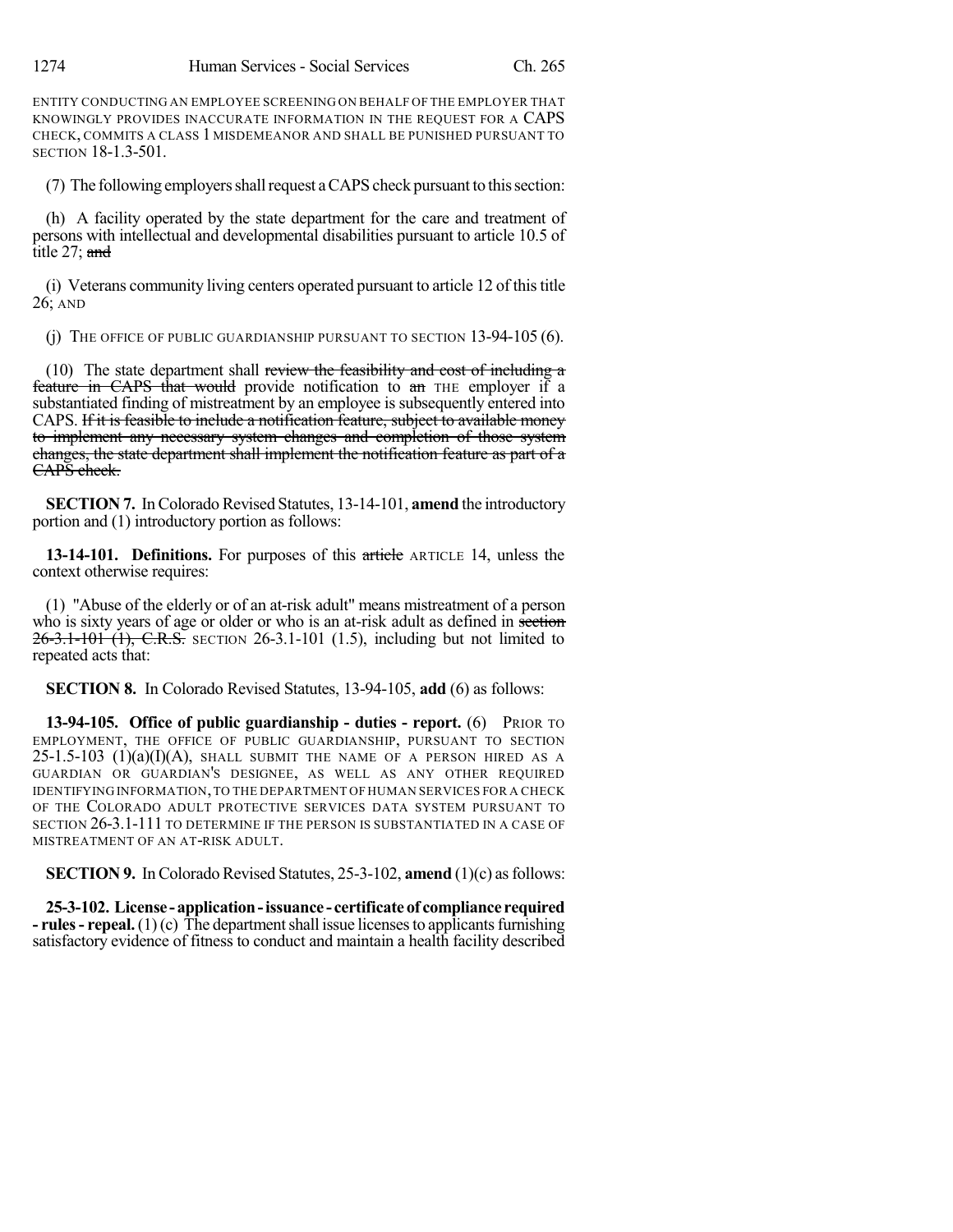in section 25-3-101 in accordance with this part 1 and the rules adopted by the department. The department shall not require, as satisfactory evidence of fitness, evidence as to whether an applicant has provided self declarations, affidavits, or other attestations asto its general compliance with statutory or regulatory licensing requirements. The department shall determine an applicant's fitness solely based on the specific fitness information or documentation submitted by the applicant upon the department's request or as otherwise acquired by the department through its own review or investigation of the applicant. The department may require the applicant to attest to the accuracy of the information provided as long as the attestation does not require the applicant's affirmation of its general compliance with statutory or regulatory licensing requirements. CAPS CHECK INFORMATION PURSUANT TO SECTION 26-3.1-111 (6)(a)(III) MAY BE CONSIDERED PART OF AN APPLICANT'S EVIDENCE OF FITNESS. THE BOARD MAY PROMULGATE RULES AS NECESSARY TO IMPLEMENT THIS SUBSECTION  $(1)(c)$ .

**SECTION 10.** In Colorado Revised Statutes, 25.5-10-202, **amend** (1)(c), (15.5) introductory portion, (29.5)(c) and (29.5)(d); **add** (18.5); and **repeal** (29.5)(e) as follows:

**25.5-10-202. Definitions.** As used in this article 10, unless the context otherwise requires:

(1) "Abuse" means any of the following acts or omissions committed against a person with an intellectual and developmental disability:

(c) Subjection to sexual conduct or contact classified as a crime under the "Colorado Criminal Code", title 18, C.R.S. UNLAWFUL SEXUAL BEHAVIOR AS DEFINED IN SECTION 16-22-102 (9).

(15.5) "Exploitation" means an act or omission committed by a person who THAT:

(18.5) "HARMFUL ACT" MEANS AN ACT COMMITTED AGAINST A PERSON WITH AN INTELLECTUAL AND DEVELOPMENTAL DISABILITY BY A PERSON WITH A RELATIONSHIP TO THE PERSON WITH AN INTELLECTUAL AND DEVELOPMENTAL DISABILITY WHEN SUCH ACT IS NOT DEFINED AS ABUSE, CARETAKER NEGLECT, OR EXPLOITATION BUT CAUSES HARM TO THE HEALTH, SAFETY, OR WELFARE OF A PERSON WITH AN INTELLECTUAL AND DEVELOPMENTAL DISABILITY.

(29.5) "Mistreated" or "mistreatment" means:

(c) Exploitation; OR

(d) An act or omission that threatens the health, safety, or welfare of a person with an intellectual and developmental disability; or A HARMFUL ACT.

(e) An act or omission that exposes a person with an intellectual and developmental disability to a situation or condition that poses an imminent risk of bodily injury to the person with an intellectual and developmental disability.

**SECTION 11. Act subject to petition - effective date.** This act takes effect at 12:01 a.m. on the day following the expiration of the ninety-day period after final